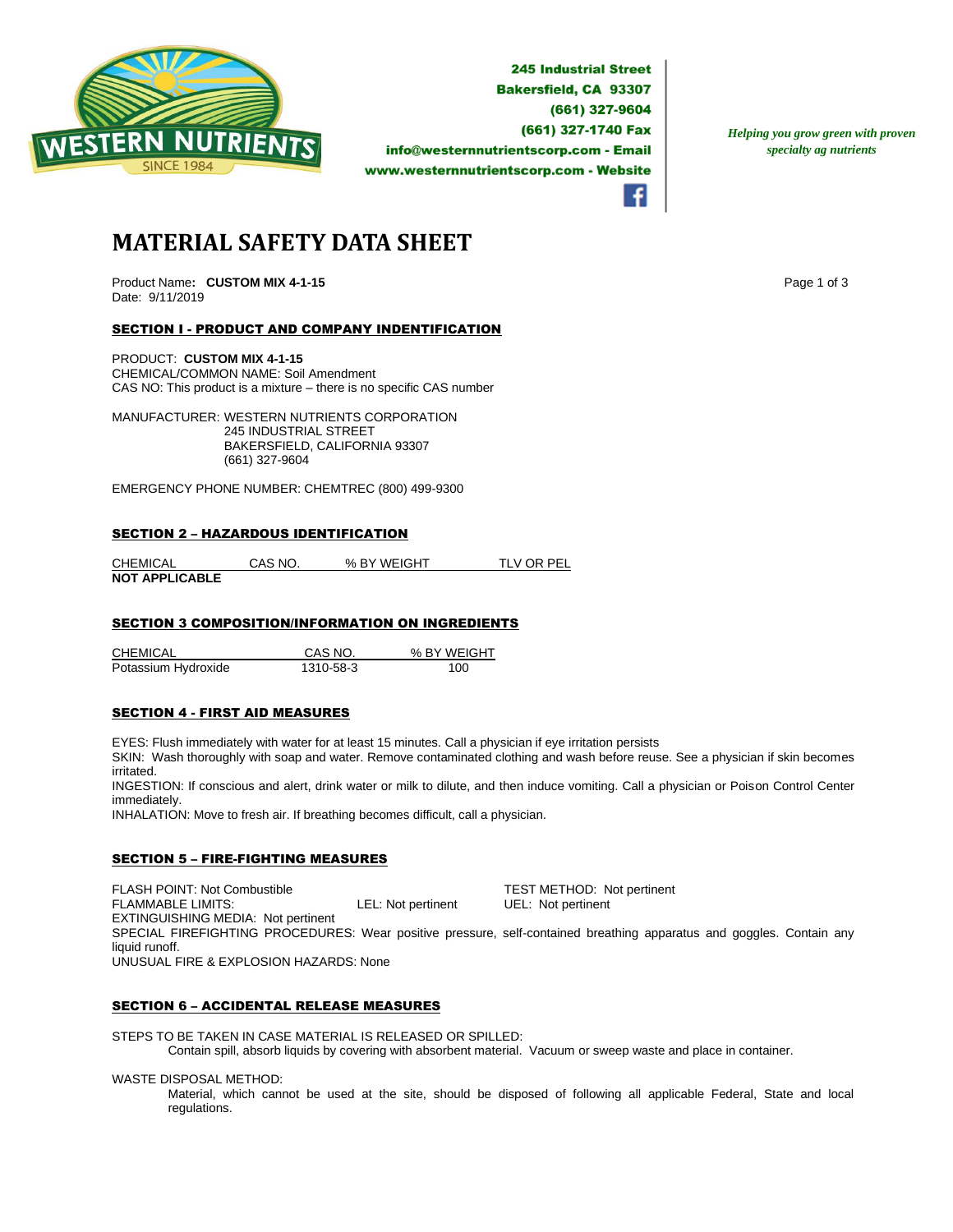

**245 Industrial Street Bakersfield, CA 93307** (661) 327-9604 (661) 327-1740 Fax info@westernnutrientscorp.com - Email www.westernnutrientscorp.com - Website

*Helping you grow green with proven specialty ag nutrients*

Product Name: **CUSTOM MIX 4-1-15 Page 2 of 3 Page 2 of 3** Date: 9/11/2019

# **SECTION 7 - HANDLING AND STORAGE**

Store in cool dry area away from children, food, and feed products Protect from freezing Avoid contamination and spills Avoid contact with eyes, skin, and clothing Avoid inhalation Wash hands thoroughly before eating or smoking

# SECTION 8 – EXPOSURE CONTROLS/PERSONAL PROTECTION

EYES: Chemical dust / splash goggles or full-face shield to prevent eye contact. As a general rule, do not wear contact lenses when handling.

SKIN: Impervious gloves and clothes.

RESPIRATORY: Not normally needed. If use generates an aerosol mist or respiratory irritation, use NIOSH-approved dust/mist respirator

VENTILATION: Recommended but no TLV established

OTHER PROTECTIVE EQUIPMENT: Wear clothing consistent for handling and applying fertilizer

# SECTION 9 – PHYSICAL AND CHEMICAL PROPERTIES

APPEARANCE: LIGHT BROWN LIQUID ODOR: MINIMAL VAPOR PRESSURE: N/A PH: 13 VAPOR DENSITY (AIR=  $1$ ) : <1.0 WATER SOLUBILITY: Complete, Miscible **EXAPORATION RATE:** Same as water

SPECIFIC GRAVITY: 1.185

**HAZARD RATING:** HEALTH: 1 REACTIVITY: 0 FLAMMABILITY: 0 [0=Insignificant 1=Slight 2=Moderate 3=High 4=Extreme]

# **SECTION 10 - STABILITY AND REACTIVITY**

STABILITY: Stable Calcium or low pH CONDITIONS TO AVOID: N/A<br>INCOMPATIBILITY: Calcium or low pH HAZARDOUS DECOMPOSITIC HAZARDOUS POLYMERIZATION: Will not occur CONDITIONS TO AVOID: None known

HAZARDOUS DECOMPOSITION PRODUCTS: Not known

#### SECTION 11 – TOXICOLOGICAL INFORMATION

NO DATA AVAILABLE

.

# SECTION 12 – ECOLOGICAL INFORMATION

No data available – non-toxic, no adverse effects